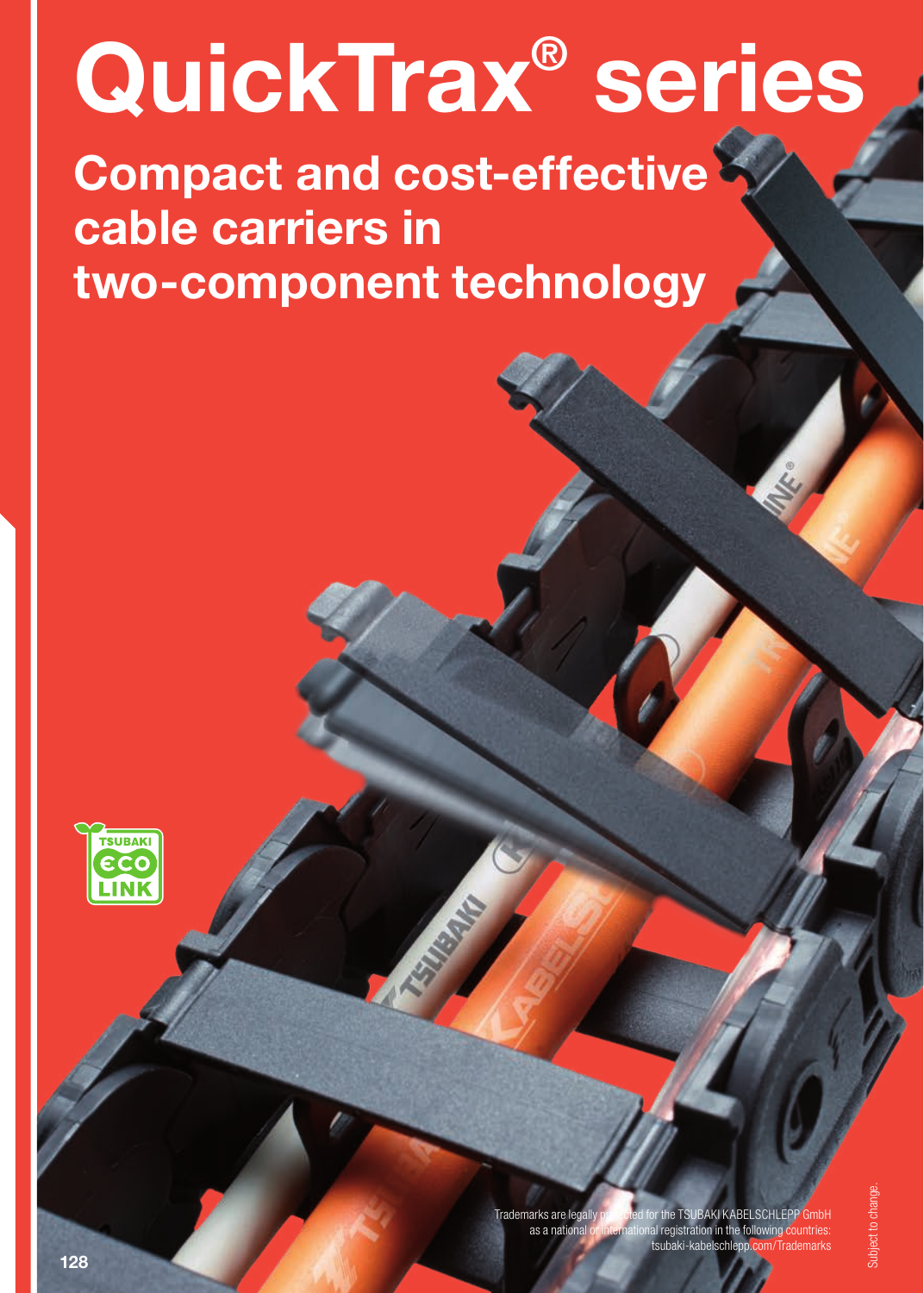



### Features

- Extremely fast and easy cable laying thanks to crossbar with film hinge
- Each chain link consists of two different materials:
	- Hard chain body made of glass-fibre reinforced material
	- Crossbar with flexible film hinge made of elastic special plastic
- Sturdy cable carrier design
- High torsional rigidity
- Very quiet through integrated noise damping
- Extensive unsupported length











Easy to open... ...even without tools High side stability Reliable cable separation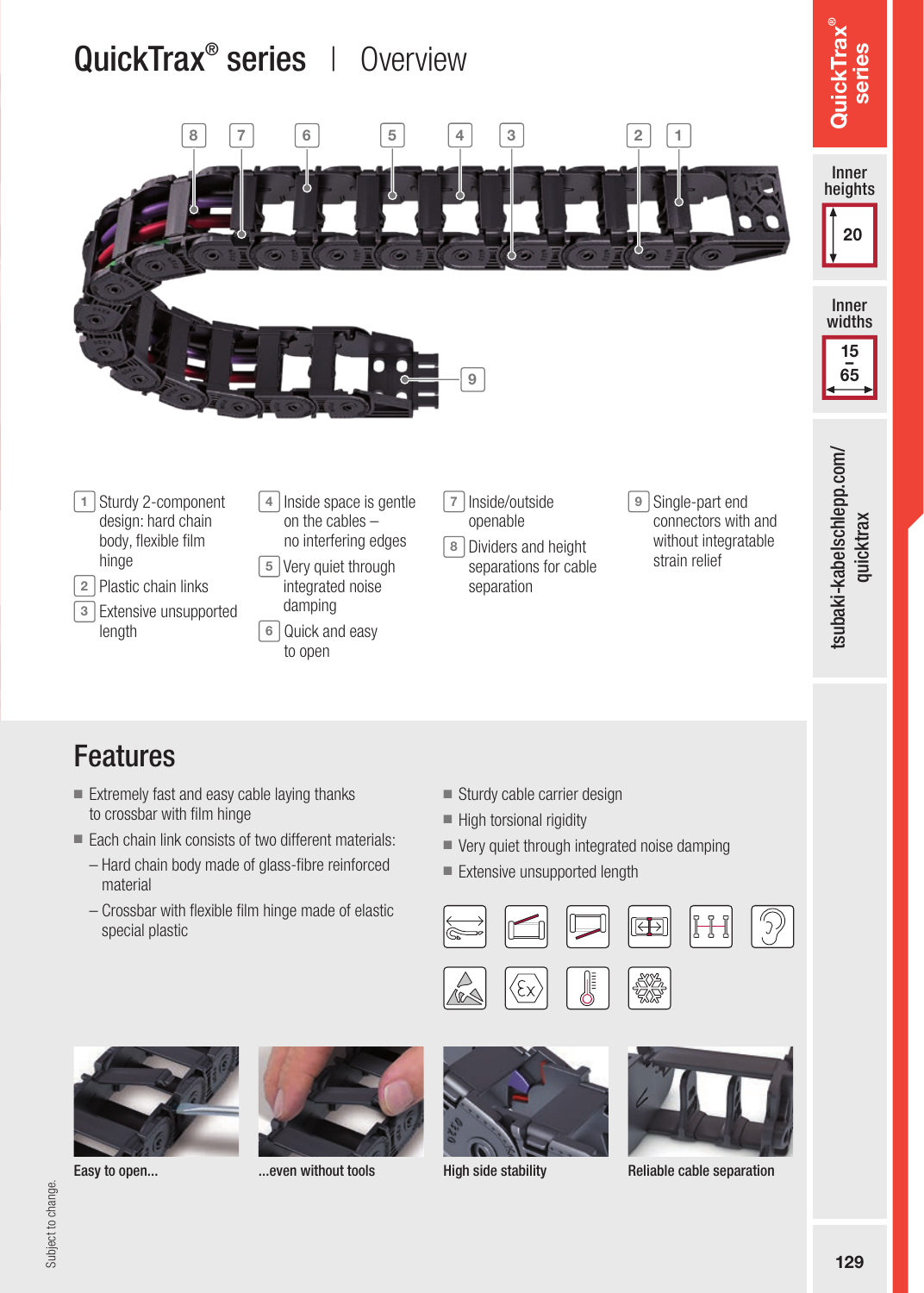## QuickTrax<sup>®</sup> series | Overview



Design guidelines Design guidelines from page 64 from page 64

Technical support:

#### The two-component technology of the QT0320

The two-component technology of the QT0320 combines two seemingly incompatible features: Stability and flexibility.

Cable carriers need to be extremely sturdy, with extensive unsupported length. At the same time, cables need to be inserted easily for fast cable laying.

The QT0320 meets these requirements thanks to its innovative design and material combination of a hard cable carrier body made from glass fiber-reinforced material and crossbars with a film hinge made from rigid special plastic.



hard chain link of fiber glass reinforced material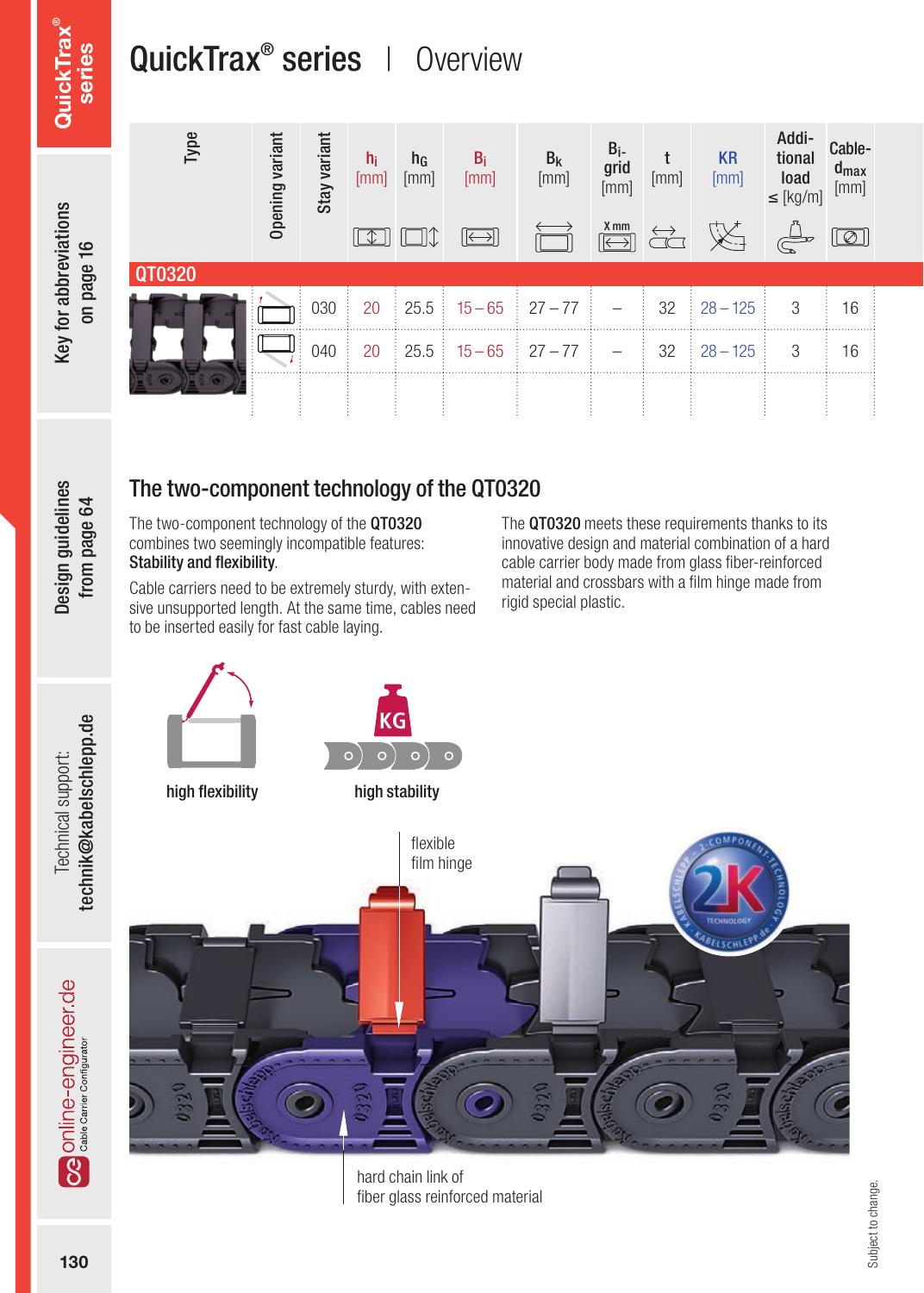### QuickTrax<sup>®</sup> series | Overview

|                                                                            |                                                                                                                                                                                                                                                                                                                                                     | Unsupported arrangement                                                                                                      | QuickTrax <sup>®</sup> series                                                                                                                                                                                                                                                                                                                                                         | Gliding arrangement      | Overview                                                                     |                 | Inner distribution  |                          |                                |                                                 |          | <b>Installation variants</b> |      | Э<br>8<br>Quick<br>seri |
|----------------------------------------------------------------------------|-----------------------------------------------------------------------------------------------------------------------------------------------------------------------------------------------------------------------------------------------------------------------------------------------------------------------------------------------------|------------------------------------------------------------------------------------------------------------------------------|---------------------------------------------------------------------------------------------------------------------------------------------------------------------------------------------------------------------------------------------------------------------------------------------------------------------------------------------------------------------------------------|--------------------------|------------------------------------------------------------------------------|-----------------|---------------------|--------------------------|--------------------------------|-------------------------------------------------|----------|------------------------------|------|-------------------------|
| <b>Travel</b><br>length<br>$\leq$ [m]<br>$\overleftrightarrow{\mathbf{c}}$ | $\begin{picture}(20,20) \put(0,0){\line(1,0){10}} \put(15,0){\line(1,0){10}} \put(15,0){\line(1,0){10}} \put(15,0){\line(1,0){10}} \put(15,0){\line(1,0){10}} \put(15,0){\line(1,0){10}} \put(15,0){\line(1,0){10}} \put(15,0){\line(1,0){10}} \put(15,0){\line(1,0){10}} \put(15,0){\line(1,0){10}} \put(15,0){\line(1,0){10}} \put(15,0){\line(1$ | $V_{\text{max}}$ $a_{\text{max}}$<br>$\leq$ [m/s] $\leq$ [m/s <sup>2</sup> ]<br>$\overbrace{\mathbb{G}}^{\mathsf{coododol}}$ | <b>Travel</b><br>length<br>$\leq$ [m]<br>$\begin{picture}(120,15) \put(0,0){\line(1,0){155}} \put(15,0){\line(1,0){155}} \put(15,0){\line(1,0){155}} \put(15,0){\line(1,0){155}} \put(15,0){\line(1,0){155}} \put(15,0){\line(1,0){155}} \put(15,0){\line(1,0){155}} \put(15,0){\line(1,0){155}} \put(15,0){\line(1,0){155}} \put(15,0){\line(1,0){155}} \put(15,0){\line(1,0){155}}$ |                          | $V_{\text{max}}$ $a_{\text{max}}$<br>$\leq$ [m/s] $\leq$ [m/s <sup>2</sup> ] | T <sub>S0</sub> | TS1<br>$\mathbb{H}$ | TS <sub>2</sub>          | TS <sub>3</sub><br>$\mathbb H$ | hangin<br>standir<br>vertical<br>$\overline{a}$ | lying on | arrangement<br>rotating      | Page | Inner<br>heights<br>20  |
| 2.9                                                                        | 10 <sup>1</sup>                                                                                                                                                                                                                                                                                                                                     | 50                                                                                                                           | 80                                                                                                                                                                                                                                                                                                                                                                                    | 2.5                      | 25                                                                           |                 |                     | $\overline{\phantom{0}}$ | -                              |                                                 |          | $\bullet$                    | 134  | Inner<br>widths         |
| 2.9                                                                        | 10                                                                                                                                                                                                                                                                                                                                                  | 50                                                                                                                           | -                                                                                                                                                                                                                                                                                                                                                                                     | $\overline{\phantom{a}}$ |                                                                              |                 |                     | -                        |                                |                                                 |          | $\bullet$<br>$\sim$          | 135  | $\frac{15}{1}$<br>65    |

#### Comparison of dimensions

| Manufacturer        | mm' |      | mm | -identical connec-<br>tion hole pattern |  |  |
|---------------------|-----|------|----|-----------------------------------------|--|--|
|                     |     | 25.5 |    |                                         |  |  |
| Competitive product |     |      |    |                                         |  |  |



### Advantages over competitive product

- 20 % longer unsupported length compared to competitive product
- 33 % greater additional load through use of fiber glass reinforced plastic
- Greater inner height

### Comparison of bending moment Comparison of bending strength



- Low noise operation due to internal damping system
- High side stability through locking in the stroke system
- Dividers can be used for cable separation

isubaki-kabelschlepp.com/ quicktrax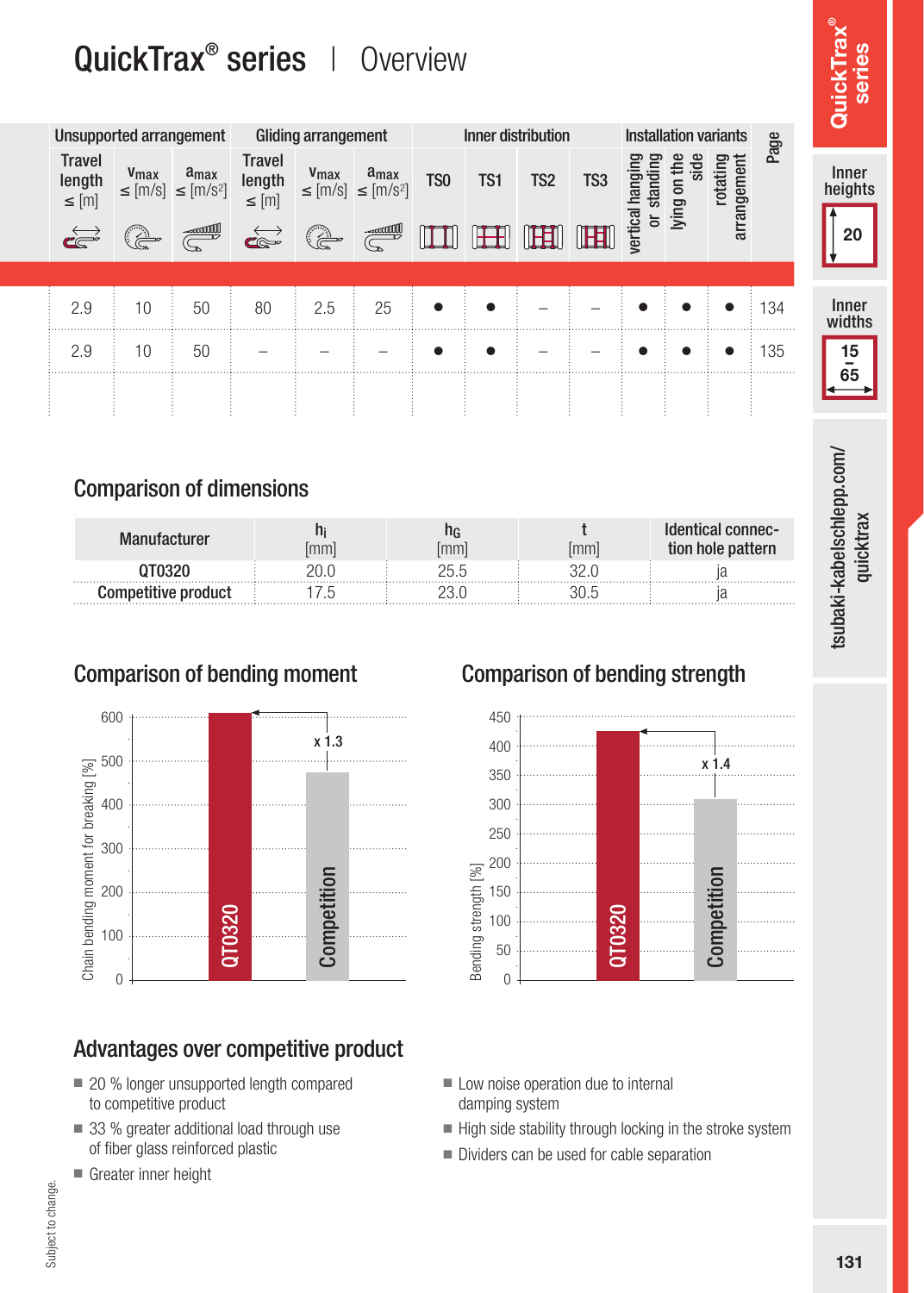### QT0320 | Stay variants | Overview



Key for abbreviations Key for abbreviations on page 16

Pitch 32 mm







Stay variants







Design 030.................................................................. page 134

#### Frame with outside opening crossbars

- Weight-optimised plastic frame with particularly high torsional rigidity.
- Crossbar can be opened at any position on one side.
- Outside: openable.

#### Design 040.................................................................. page 135

#### Frame with inside opening crossbars

- $\blacksquare$  Weight-optimised plastic frame with particularly high torsional rigidity.
- Crossbar can be opened at any position on one side.
- Inside: openable.

technik@kabelschlepp.de Technical support:

**132Technical support:** technical support:<br>**technik@kabelschlepp.de Ca** online-engineer de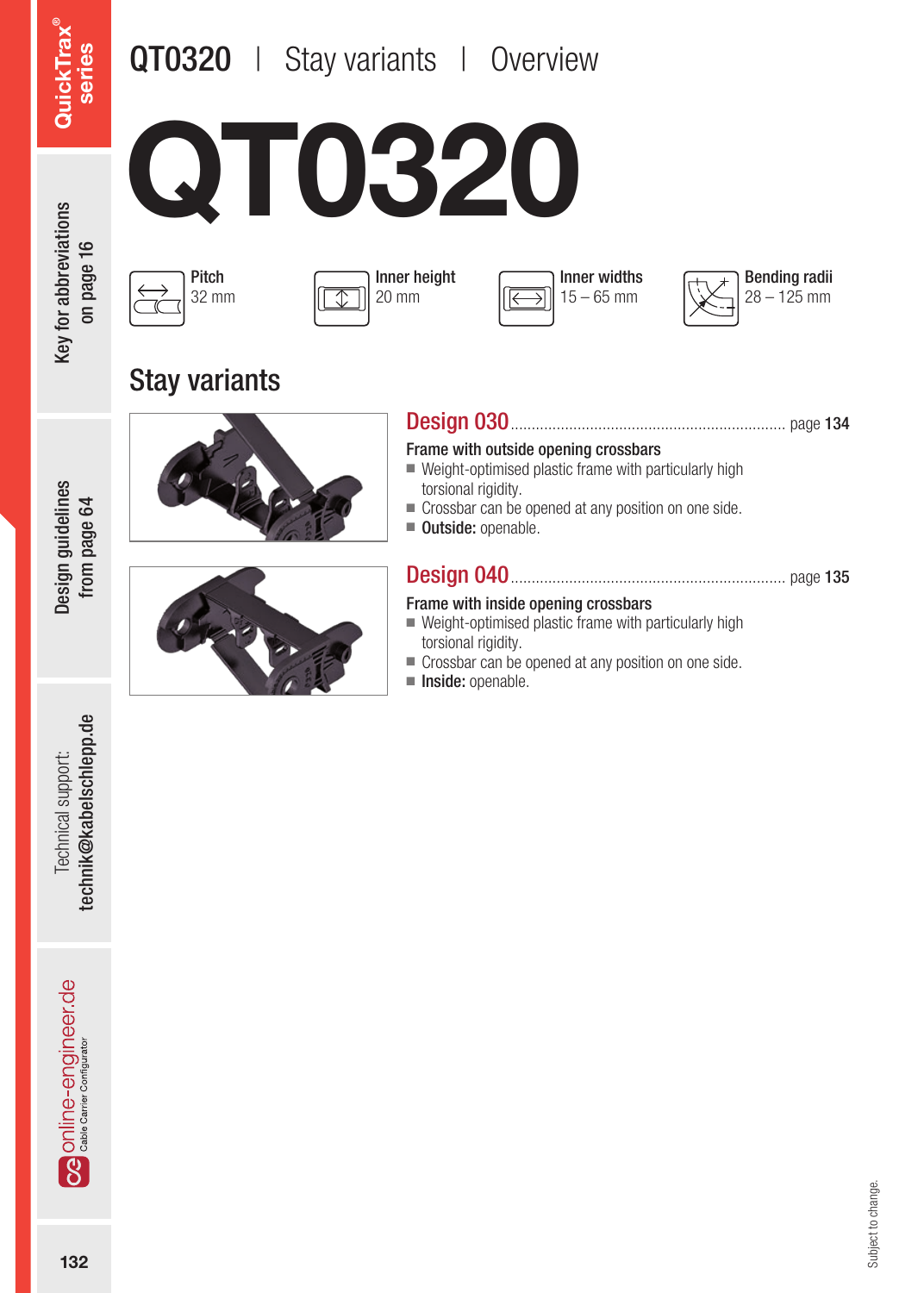### QT0320 | Installation dim. | Unsupported · Gliding

#### Unsupported arrangement



KR [mm] H [mm] Hz [mm] **L**<sub>R</sub> [mm] U<sub>R</sub>  $[mm]$ **28** 81.5 101.5 152 73 **38 101.5 121.5 184 83**<br>**48 121.5 141.5 215 93** 48 121.5 141.5 75 175.5 195.5 300 120 100 225.5 245.5 379 145 125 275.5 295.5 457 170



Inner heights

QuickTrax® series

werlyord

isubaki-kabelschlepp.com/ 133tsubaki-kabelschlepp.com/ quicktrax quicktrax

Load diagram for unsupported length depending on the additional load.

Intrinsic cable carrier weight  $q_k = 0.40$  kg/m with Bi 38 mm. For other inner widths, the maximum additional load changes.





Acceleration up to 50 m/s2





The gliding cable carrier must be guided in a lol channel. See p. 782.

Only design 030 can be used for a gliding arrangement.

# Subject to change. Subject to change.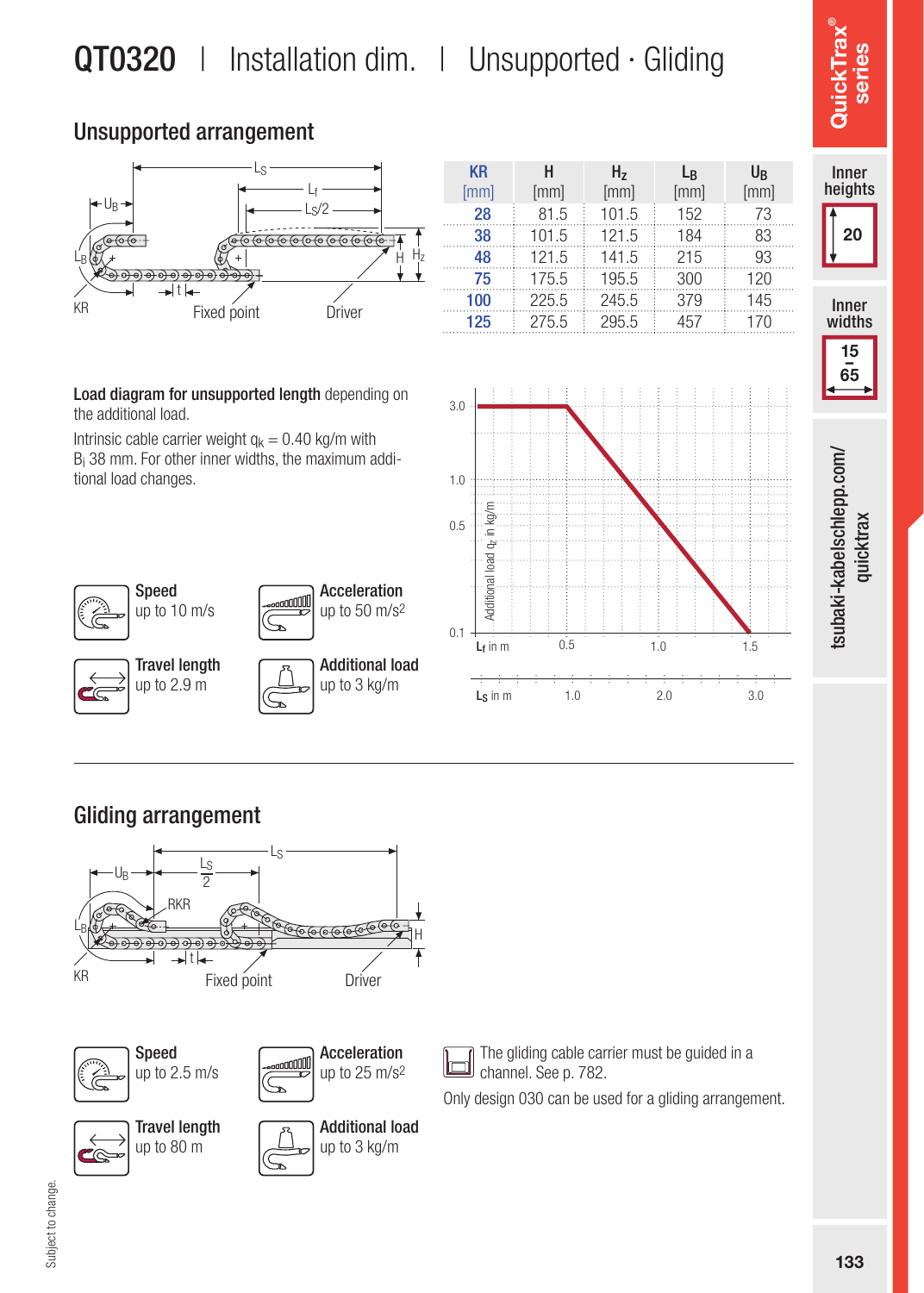### $\mathsf{QuickTrax}^\circ$ QuickTrax® series

Key for abbreviations on page 16

Key for abbreviations

### QT0320.030 | Dimensions · Technical data

#### Stay variant 030 – with outside opening crossbars ■ Weight-optimised plastic frame with particularly high torsional rigidity. ■ Crossbars can be opened at any position on one side ■ Outside: openable. Stay arrangement on each Bi 15 – 65 mm chain link (VS: fully-stayed) ात्ज

Design guidelines Design guidelines from page 64 from page 64



The maximum cable diameter strongly depends on the bending radius and the desired cable type. Please contact us.

#### Calculating the cable carrier length

Cable carrier length Lk

 $L_k \approx \frac{L_S}{2} + L_B$ 2

Cable carrier length Lk rounded to pitch t



 $-25.5 -8R$ 

#### Order example

|                                       | ∩רפ∩⊤ר           | חכּח<br>บงน     |    |                  | 152                       | 110                                     |
|---------------------------------------|------------------|-----------------|----|------------------|---------------------------|-----------------------------------------|
| $\overline{\circ}$ $\overline{\circ}$ | Type<br>$\cdots$ | Stay<br>variant | mm | KR<br><b>Imm</b> | $\left[ mm\right]$<br>. . | <b>Stav</b><br><sub>I</sub> arrangement |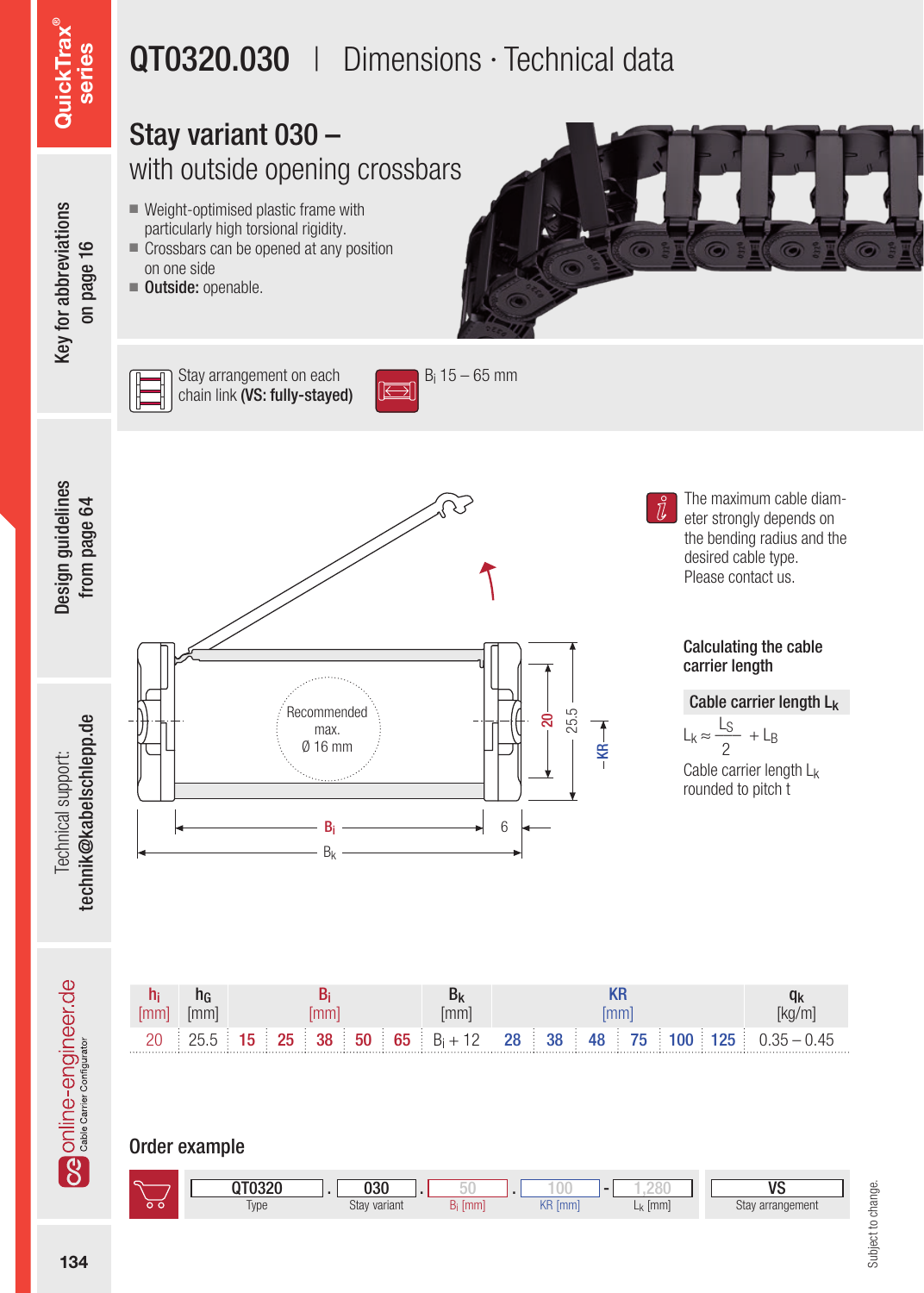### QT0320.040 | Dimensions · Technical data

Bi 15 – 65 mm

### Stay variant 040 – with inside opening crossbars

- Weight-optimised plastic frame with particularly high torsional rigidity.
- Crossbars can be opened at any position on one side
- Inside: openable.





Stay arrangement on each chain link (VS: fully-stayed)



 $R \rightarrow R$ 

The maximum cable diameter strongly depends on the bending radius and the desired cable type. Please contact us.

#### Calculating the cable carrier length

#### Cable carrier length Lk

Cable carrier length L<sub>k</sub> rounded to pitch t  $L_k \approx \frac{L_S}{2} + L_B$ 2

| Imm | <br>,,,,,, |                                                                                                     |  |
|-----|------------|-----------------------------------------------------------------------------------------------------|--|
|     |            | $25.5$   15   25   38   50   65   B <sub>i</sub> + 12   28   38   48   75   100   125   0.35 - 0.45 |  |

#### Order example

Type Stay variant B<sub>i</sub> [mm] KR [mm] L<sub>k</sub> [mm] Stay arrangement  $KR$  [mm] QT0320 . 040 . 50 . 100 - 1,280 **VS** Stay variant 040

series

15  $-\frac{1}{65}$ 

tsubaki-kabelschlepp.com/ quicktrax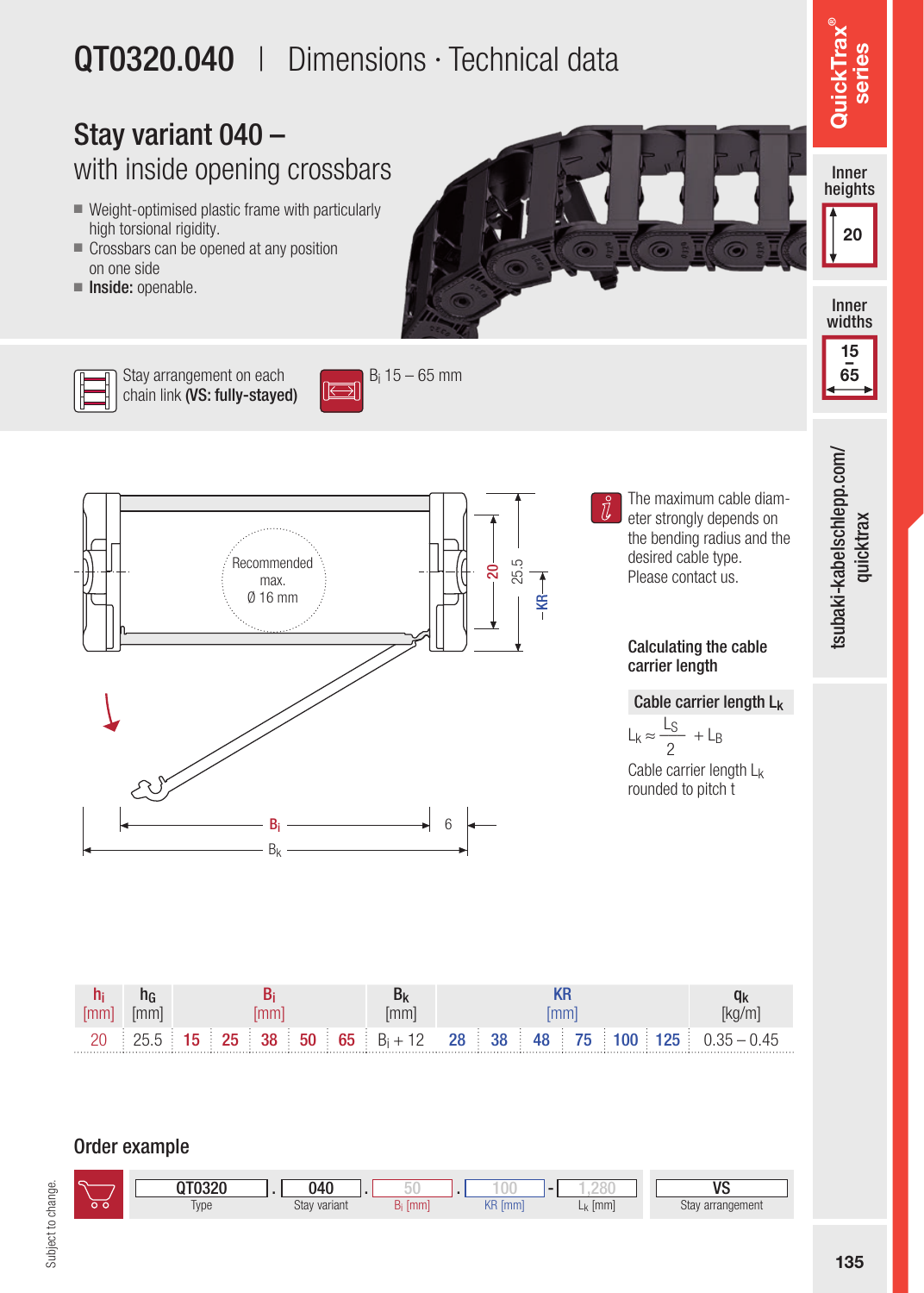### QT0320 | Inner distribution | TS0 · TS1

#### Divider systems

The divider system is mounted on each crossbar as a standard – on every 2<sup>nd</sup> chain link for stay mounting (HS).

As a standard, dividers or the complete divider system (dividers with height separations) are movable in the cross section (version A).

ter and the encylineer.de rechnical support: Design guidelines Key for abbreviations **QuickTrax® هceries definit**<br>© معناس مع التفاس المعدي بعد العلم المعدل والمعدل والتفاسية والتفاسية المعدل والتفاسية والتفاسية المعدل وا Key for abbreviations **Key for abbreviations** on page 16

Design guidelines from page 64

technik@kabelschlepp.de Technical support:

Design guidelines

### **Divider system TS0** without height separation

|   | Vers. $a_{\text{T min}}$ $a_{\text{x min}}$<br>[mm] | [mm] | $ac$ min $nT$ min<br>[mm] |  |
|---|-----------------------------------------------------|------|---------------------------|--|
| А |                                                     | 8    | հ                         |  |



The dividers can be moved in the cross section.

### Divider system TS1 with continuous height separation



#### Order example



Please state the designation of the divider system (TS0, TS1,...), the version, and the number of dividers per cross section [nT].

When using divider systems with height separation (TS1), please additionally state the position (e.g. VD1) viewed from the left driver belt. You are welcome to add a sketch to your order.

#### TRAXLINE® cables for cable carriers

Hi-flex electric cables which were specially developed, optimised and tested for use in cable carriers can be found at **traxline.de**.

**Ca** online-engineer.de